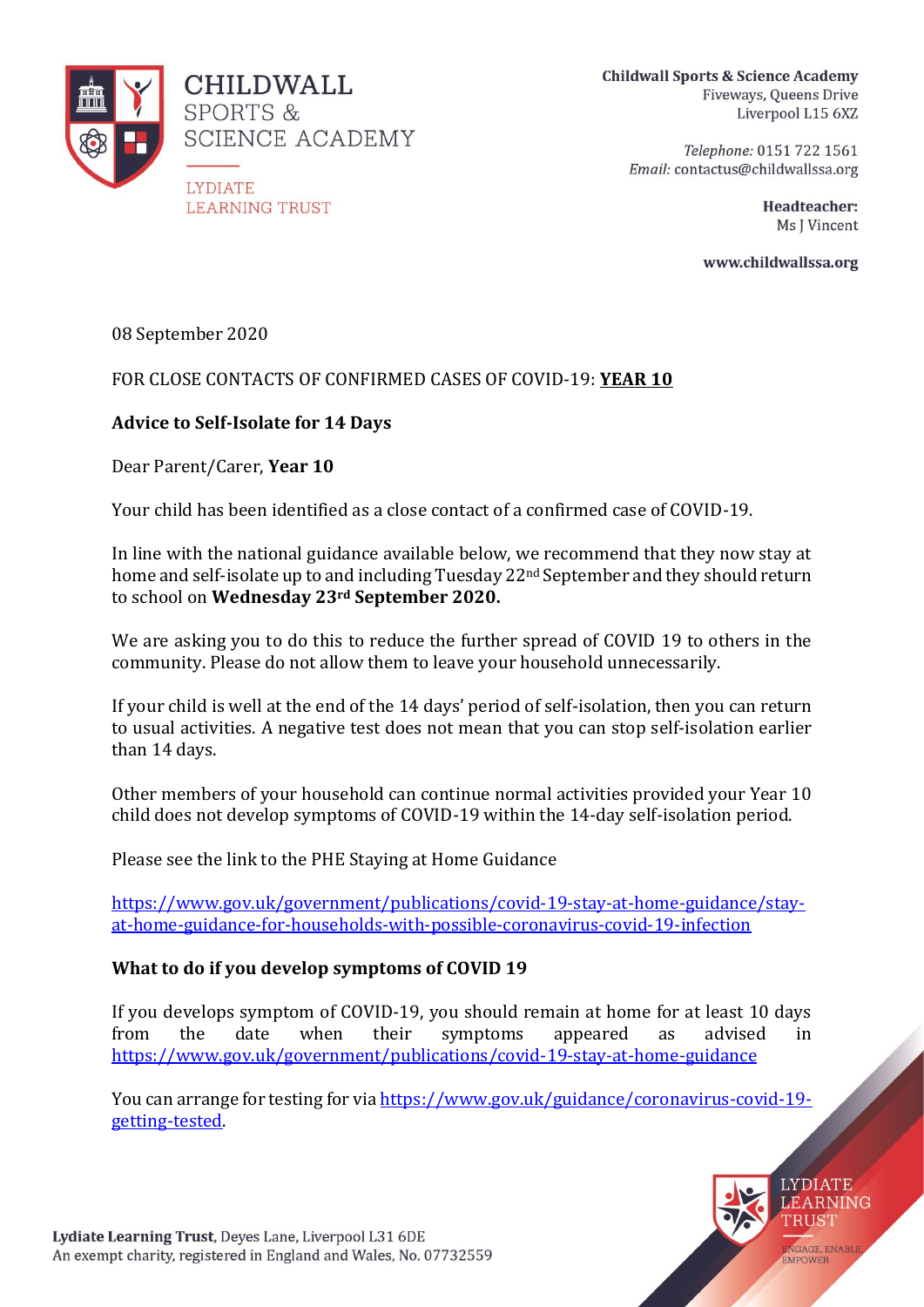All other household members who remain well must stay at home and not leave the house for 14 days.

The 14-day period starts from the day when the first person in the house became ill.

Household members should not go to work, school, or public areas and exercise should be taken within the home.

Household members staying at home for 14 days will greatly reduce the overall amount of infection the household could pass on to others in the community

If you are able can, move any vulnerable individuals (such as the elderly and those with underlying health conditions) out of your home, to stay with friends or family for the duration of the home isolation period.

## **Symptoms of COVID 19**

The most common symptoms of coronavirus (COVID-19) are recent onset of:

- · new continuous cough and/or
- · high temperature and/or
- a loss of, or change in, normal sense of taste or smell (anosmia)

For most people, coronavirus (COVID-19) will be a mild illness.

If you do develop symptoms, you can seek advice from NHS 111 at [https://www.nhs.uk/conditions/coronavirus-covid-19/check-if-you-have-coronavirus](https://www.nhs.uk/conditions/coronavirus-covid-19/check-if-you-have-coronavirus-symptoms/)[symptoms/](https://www.nhs.uk/conditions/coronavirus-covid-19/check-if-you-have-coronavirus-symptoms/) or by phoning 111.

# **How to stop COVID-19 spreading**

There are things you can do to help reduce the risk of you and anyone you live with getting ill with COVID-19

- · wash your hands with soap and water often do this for at least 20 seconds
- · use hand sanitiser gel if soap and water are not available
- · wash your hands as soon as you get home
- · cover your mouth and nose with a tissue or your sleeve (not your hands) when you cough or sneeze
- put used tissues in the bin immediately and wash your hands afterwards

# **Further Information**

Further information is available at [https://www.nhs.uk/conditions/coronavirus-covid-](https://www.nhs.uk/conditions/coronavirus-covid-19/)[19/](https://www.nhs.uk/conditions/coronavirus-covid-19/)

Learning: